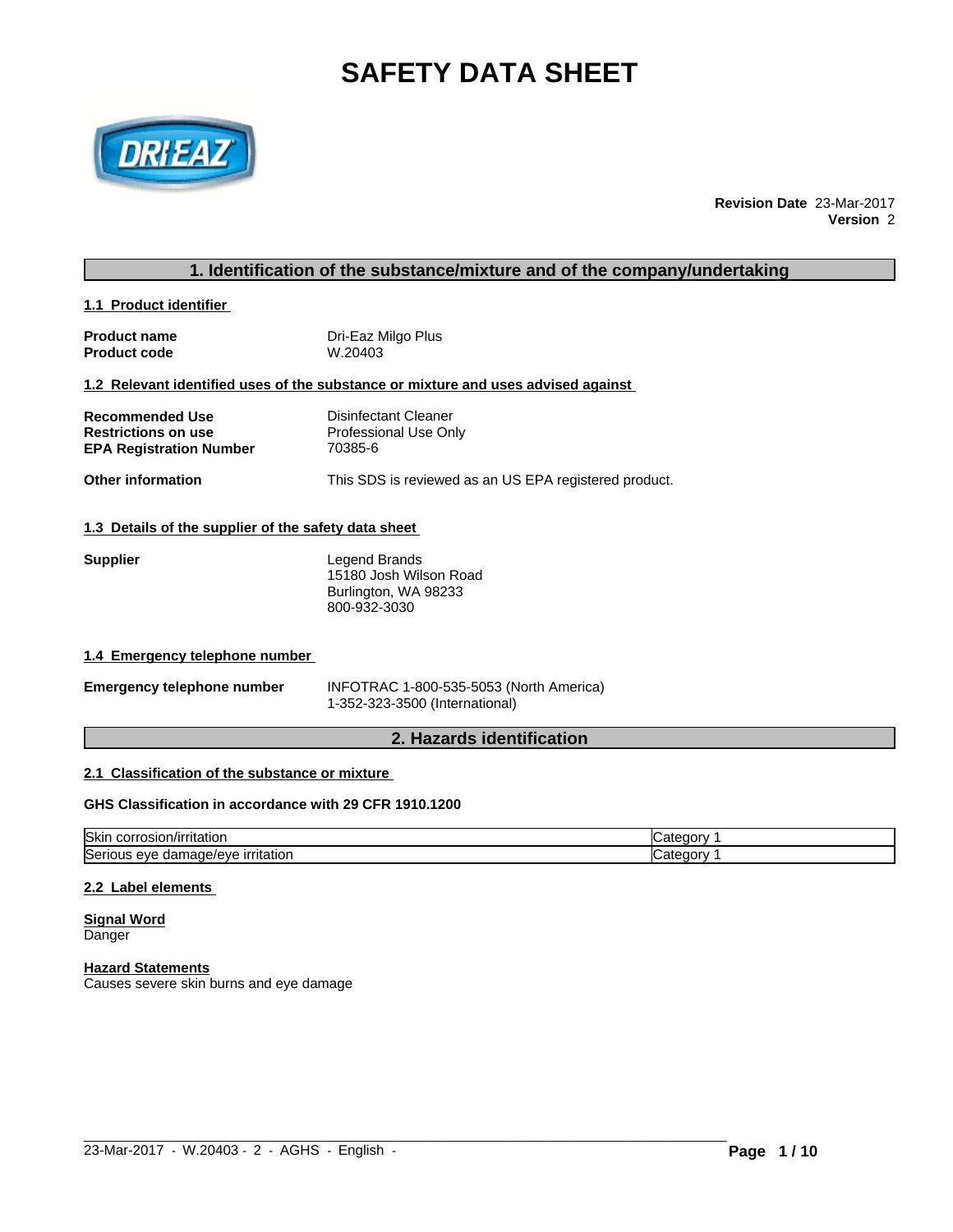

# **Precautionary Statements - Prevention**

Do not breathe dusts or mists Wash face, hands and any exposed skin thoroughly after handling Wear protective gloves/protective clothing/eye protection/face protection

# **Precautionary Statements - Response**

Immediately call a POISON CENTER or doctor IF IN EYES: Rinse cautiously with water for several minutes. Remove contact lenses, if present and easy to do. Continue rinsing Immediately call a POISON CENTER or doctor IF ON SKIN (or hair): Take off immediately all contaminated clothing. Rinse skin with water/ shower Wash contaminated clothing before reuse IF INHALED: Remove person to fresh air and keep comfortable for breathing Immediately call a POISON CENTER or doctor IF SWALLOWED: Rinse mouth. Do NOT induce vomiting

# **Precautionary Statements - Storage**

Store locked up

# **Precautionary Statements - Disposal**

Dispose of contents/container to an approved waste disposal plant

# **2.3. Other Hazards Hazards not otherwise classified (HNOC)** Not Applicable

#### **2.4 Other information**

Not Applicable

**Unknown Acute Toxicity** 3.30002499% of the mixture consists of ingredient(s) of unknown toxicity

# **3. Composition/Information on Ingredients**

#### **Substance Mixture**

| <b>Chemical Name</b>                                                                    | <b>CAS-No</b> | Weight % |  |  |
|-----------------------------------------------------------------------------------------|---------------|----------|--|--|
| Ammonium chloride compound                                                              | 68424-85-1    |          |  |  |
| TETRASODIUM EDTA                                                                        | 64-02-8       |          |  |  |
| Ethanol                                                                                 | 64-17-5       |          |  |  |
| The event presenters (concentration) of composition has been withheld as a trade occurs |               |          |  |  |

The exact percentage (concentration) of composition has been withheld as a trade secret.

# **4. First aid measures**

# **4.1 Description of first-aid measures**

| <b>General advice</b> | No information available.                                                              |
|-----------------------|----------------------------------------------------------------------------------------|
| Eye contact           | Rinse thoroughly with plenty of water for at least 15 minutes and consult a physician. |
| <b>Skin contact</b>   | Wash skin with soap and water.                                                         |
| <b>Inhalation</b>     | Remove to fresh air.                                                                   |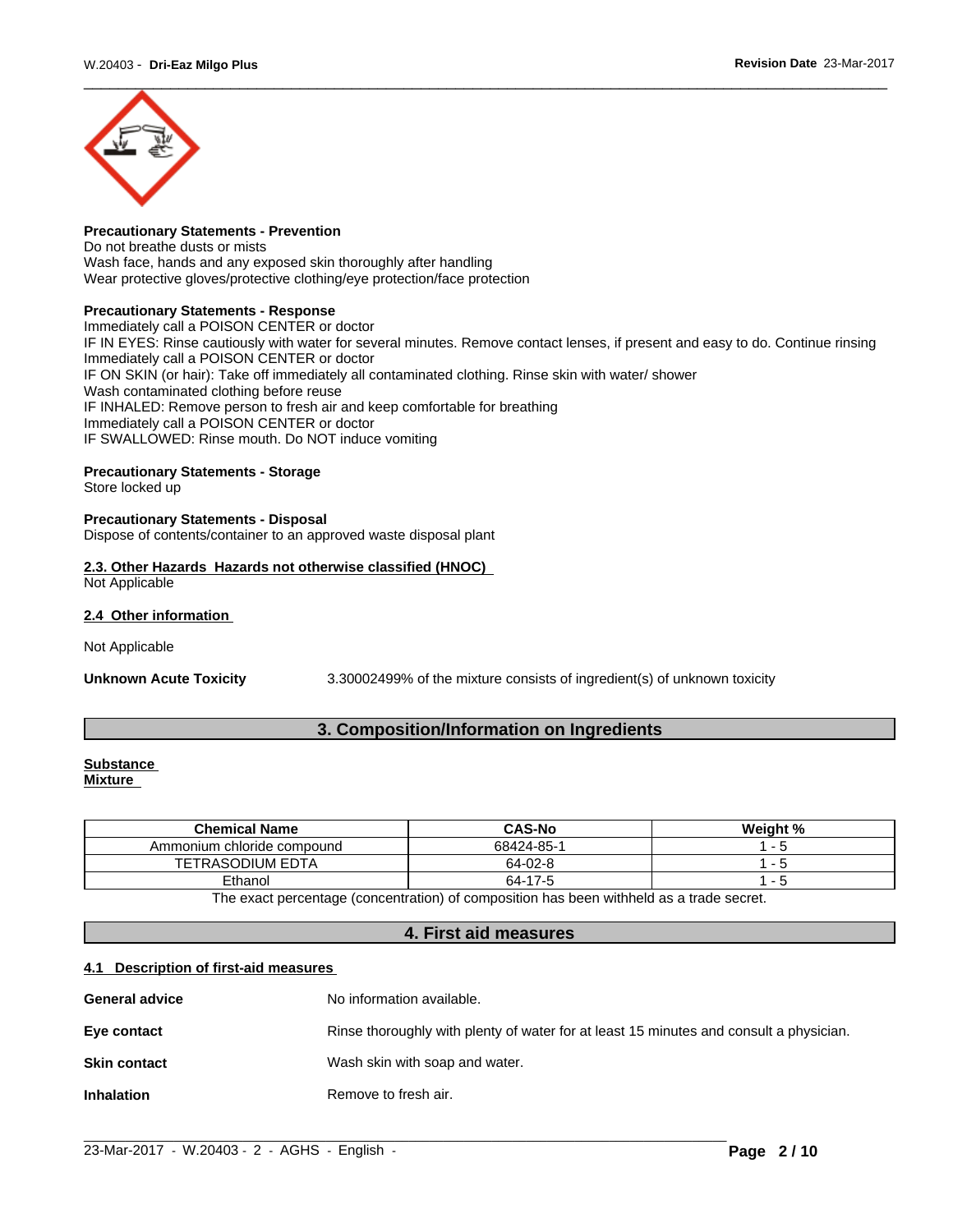#### **Ingestion** Clean mouth with water and drink afterwards plenty of water.

#### **4.2 Most important symptoms and effects, both acute and delayed**

**Symptoms** See Section 2.2, Label Elements and/or Section 11, Toxicological effects.

#### **4.3 Indication of any immediate medical attention and special treatment needed**

**Notes to physician** Treat symptomatically.

# **5. Fire-Fighting Measures**

### **5.1 Extinguishing media**

#### **Suitable extinguishing media**

Use extinguishing measures that are appropriate to local circumstances and the surrounding environment.

#### **Unsuitable Extinguishing Media** None.

#### **5.2 Special hazards arising from the substance or mixture**

#### **Special Hazard**

Immediately place absorbent material in a sealed water-filled metal container to avoid spontaneous combustion of absorbent material contaminated with this product.

**Hazardous Combustion Products** No information available.

# **Explosion Data**

**Sensitivity to Mechanical Impact** None. **Sensitivity to Static Discharge** None.

## **5.3 Advice for firefighters**

As in any fire, wear self-contained breathing apparatus pressure-demand, MSHA/NIOSH (approved or equivalent) and full protective gear.

# **6. Accidental Release Measures**

## **6.1 Personal precautions, protective equipment and emergency procedures**

Ensure adequate ventilation, especially in confined areas.

# **6.2 Environmental precautions**

See Section 12 for additional Ecological information.

#### **6.3 Methods and materials for containment and cleaning up**

| <b>Methods for Containment</b> | Prevent further leakage or spillage if safe to do so. |
|--------------------------------|-------------------------------------------------------|
|                                |                                                       |

## **Methods for cleaning up** Pick up and transfer to properly labeled containers.

# **7. Handling and storage**

#### **7.1 Precautions for safe handling**

**Hygiene measures** Handle in accordance with good industrial hygiene and safety practice.

# **7.2 Conditions for safe storage, including any incompatibilities**

**Storage Conditions** Keep containers tightly closed in a dry, cool and well-ventilated place.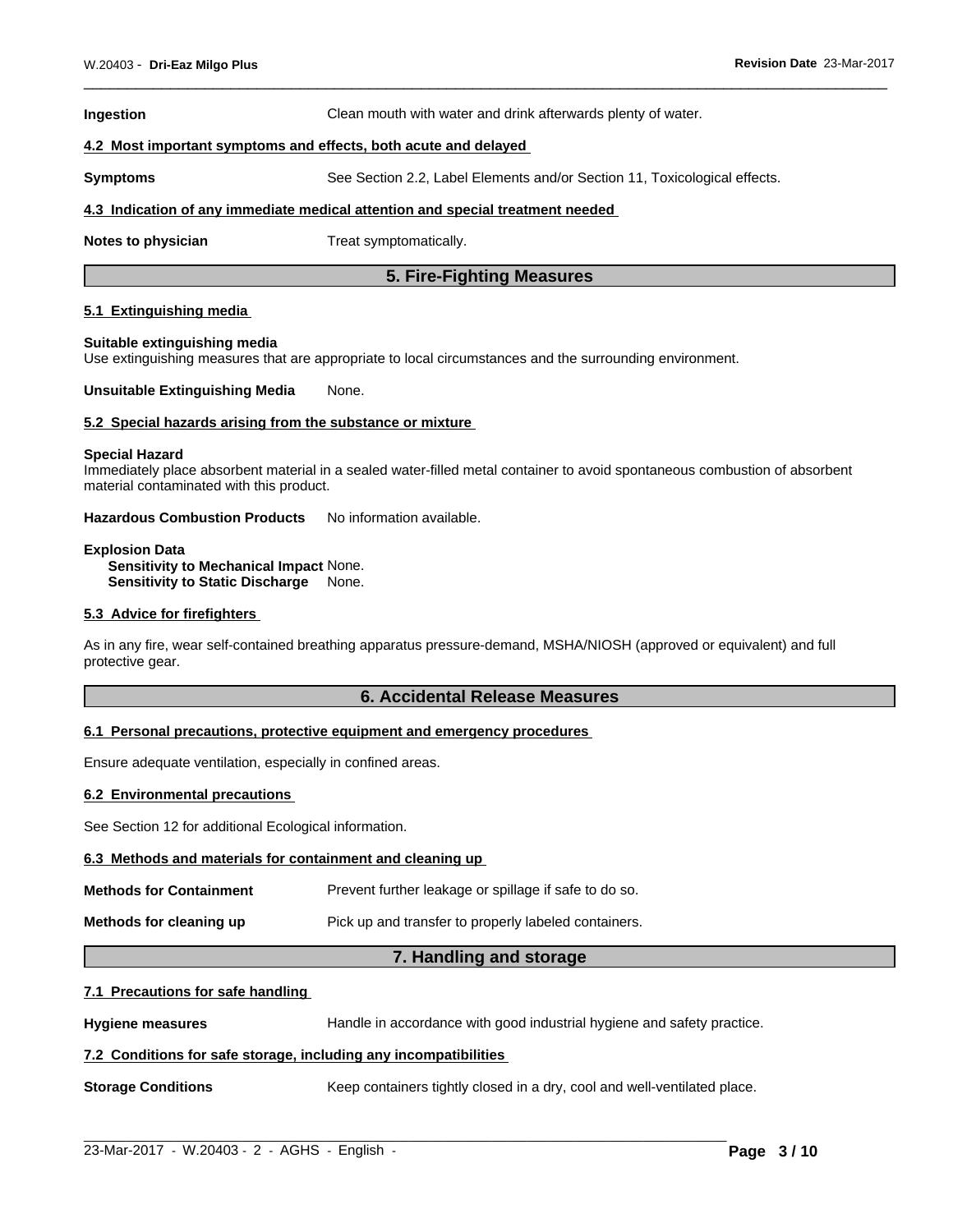**Materials to Avoid** No materials to be especially mentioned.

# **8. Exposure controls/personal protection**

# **8.1 Exposure Guidelines**

| <b>Chemical Name</b> | <b>ACGIH TLV</b>    | <b>OSHA PEL</b>              | <b>British Columbia</b> | Alberta                    | Quebec                          | <b>Ontario TWAEV</b> |
|----------------------|---------------------|------------------------------|-------------------------|----------------------------|---------------------------------|----------------------|
| Ethanol              | STEL:<br>$1000$ ppm | TWA: 1000 ppm                | STEL: 1000 ppm          | $\cdot$ 1000 ppm<br>TWA: . | TWA: 1000 ppm                   | STEL: 1000 ppm       |
| 64-17-5              |                     | TWA: $1900 \text{ ma/m}^3$ . |                         | 1880 mg/m $3$<br>TWA:      | $I$ TWA: 1880 mg/m <sup>3</sup> |                      |

# **8.2 Appropriate engineering controls**

| <b>Engineering Measures</b> | Showers              |  |
|-----------------------------|----------------------|--|
|                             | Eyewash stations     |  |
|                             | Ventilation systems. |  |

# **8.3 Individual protection measures, such as personal protective equipment**

| <b>Eye/Face Protection</b>    | Safety glasses with side-shields.                                                                              |
|-------------------------------|----------------------------------------------------------------------------------------------------------------|
| Skin and body protection      | Wear chemical resistant footwear and clothing such as gloves, an apron or a whole body<br>suit as appropriate. |
| <b>Respiratory protection</b> | In case of insufficient ventilation wear suitable respiratory equipment.                                       |
| <b>Hygiene measures</b>       | See section 7 for more information                                                                             |

 $\_$  ,  $\_$  ,  $\_$  ,  $\_$  ,  $\_$  ,  $\_$  ,  $\_$  ,  $\_$  ,  $\_$  ,  $\_$  ,  $\_$  ,  $\_$  ,  $\_$  ,  $\_$  ,  $\_$  ,  $\_$  ,  $\_$  ,  $\_$  ,  $\_$  ,  $\_$  ,  $\_$  ,  $\_$  ,  $\_$  ,  $\_$  ,  $\_$  ,  $\_$  ,  $\_$  ,  $\_$  ,  $\_$  ,  $\_$  ,  $\_$  ,  $\_$  ,  $\_$  ,  $\_$  ,  $\_$  ,  $\_$  ,  $\_$  ,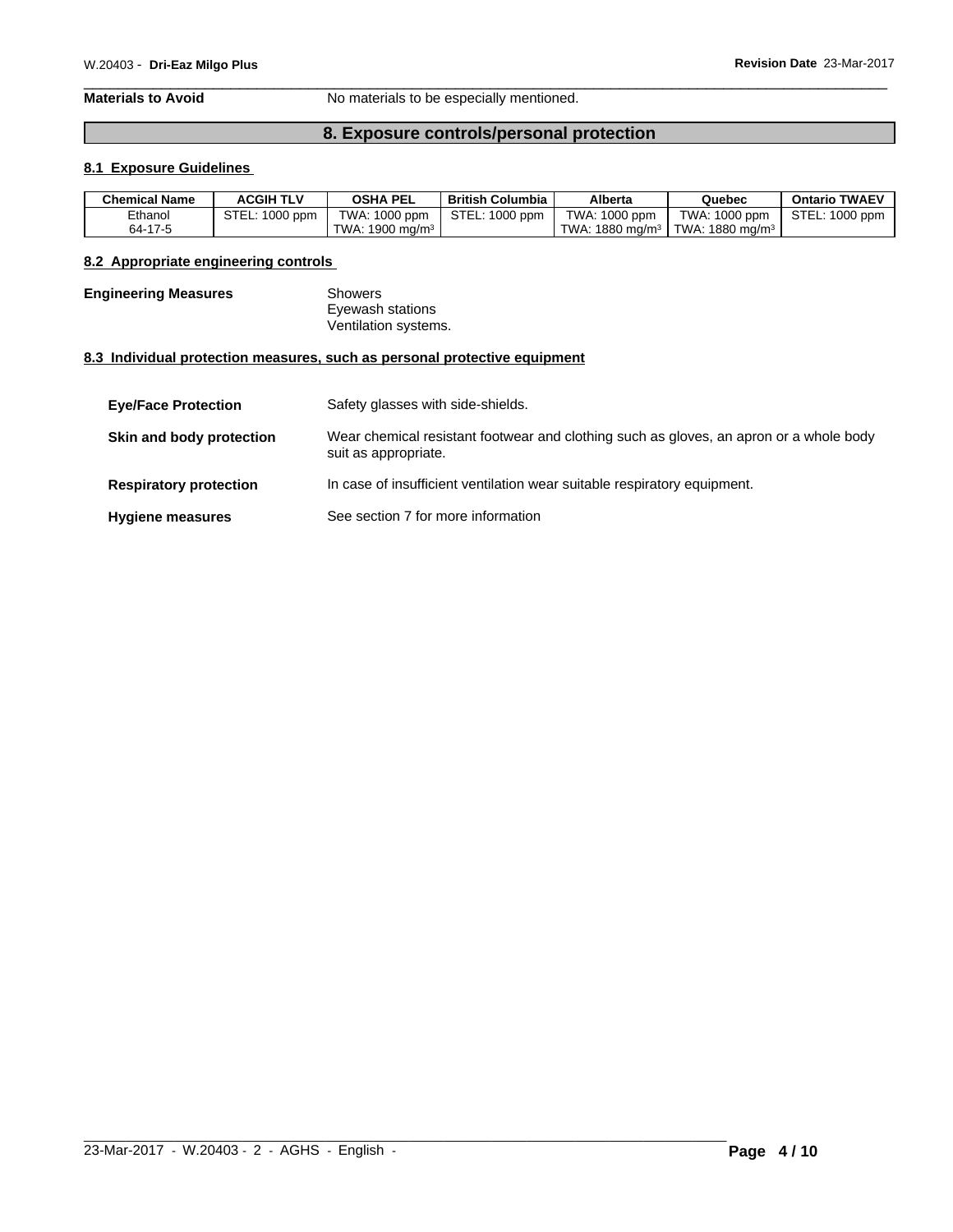# **9. Physical and chemical properties**

# **9.1 Information on basic physical and chemical properties**

| <b>Physical state</b>                                    | Liquid           | <b>Color</b>                                         | Colorless                |
|----------------------------------------------------------|------------------|------------------------------------------------------|--------------------------|
| Appearance                                               | Clear liquid     |                                                      |                          |
| Odor                                                     | Slight           | <b>Odor Threshold</b>                                | No information available |
| <b>Property</b>                                          | <b>Values</b>    | Remarks • Methods                                    |                          |
| рH                                                       | $11.5 - 12.5$    |                                                      |                          |
| Melting/freezing point                                   |                  | No information available                             |                          |
| Boiling point/boiling range                              |                  | No information available                             |                          |
| <b>Flash Point</b>                                       | Not Applicable   |                                                      |                          |
| <b>Evaporation rate</b>                                  |                  | No information available                             |                          |
| Flammability (solid, gas)                                |                  | No information available                             |                          |
| <b>Flammability Limits in Air</b>                        |                  |                                                      |                          |
| upper flammability limit                                 |                  | No information available                             |                          |
| lower flammability limit                                 |                  | No information available                             |                          |
| Vapor pressure                                           |                  | No information available                             |                          |
| <b>Vapor density</b>                                     |                  | No information available                             |                          |
| <b>Specific Gravity</b>                                  | 1.01             |                                                      |                          |
| <b>Water solubility</b>                                  | Soluble in water |                                                      |                          |
| Solubility in other solvents                             |                  | No information available                             |                          |
| <b>Partition coefficient</b>                             |                  | No information available                             |                          |
| <b>Autoignition temperature</b>                          |                  | No information available<br>No information available |                          |
| <b>Decomposition temperature</b><br>Viscosity, kinematic |                  | No information available                             |                          |
| Viscosity, dynamic                                       |                  | No information available                             |                          |
|                                                          |                  |                                                      |                          |
| <b>Explosive properties</b>                              |                  | No information available                             |                          |
| <b>Oxidizing Properties</b>                              |                  | No information available                             |                          |
| 9.2 Other information                                    |                  |                                                      |                          |
|                                                          | A1               |                                                      |                          |

# **Volatile organic compounds (VOC)** 0.06 lb/gal **content**

# **10. Stability and Reactivity**

 $\_$  ,  $\_$  ,  $\_$  ,  $\_$  ,  $\_$  ,  $\_$  ,  $\_$  ,  $\_$  ,  $\_$  ,  $\_$  ,  $\_$  ,  $\_$  ,  $\_$  ,  $\_$  ,  $\_$  ,  $\_$  ,  $\_$  ,  $\_$  ,  $\_$  ,  $\_$  ,  $\_$  ,  $\_$  ,  $\_$  ,  $\_$  ,  $\_$  ,  $\_$  ,  $\_$  ,  $\_$  ,  $\_$  ,  $\_$  ,  $\_$  ,  $\_$  ,  $\_$  ,  $\_$  ,  $\_$  ,  $\_$  ,  $\_$  ,

# **10.1 Reactivity**

No data available

# **10.2 Chemical stability**

Stable under recommended storage conditions

# **10.3 Possibility of hazardous reactions**

None under normal processing.

# **10.4 Conditions to Avoid**

Extremes of temperature and direct sunlight.

# **10.5 Incompatible Materials**

None known based on information supplied.

# **10.6 Hazardous Decomposition Products**

None known based on information supplied.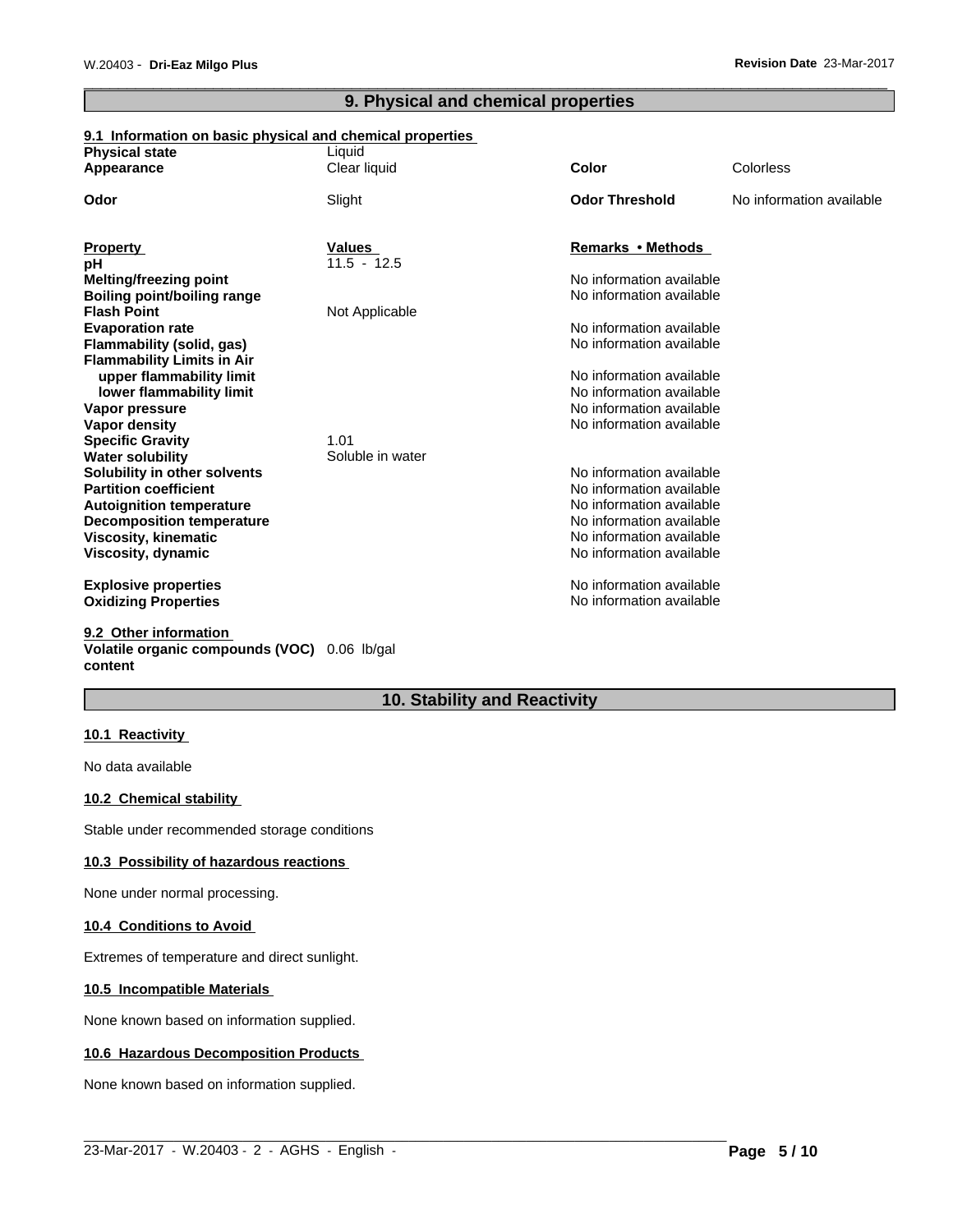# **11. Toxicological information**

# **11.1 Acute toxicity**

# **Numerical measures of toxicity: Product Information**

#### **The following values are calculated based on chapter 3.1 of the GHS document**

| <b>Unknown Acute Toxicity</b> | 3.30002499% of the mixture consists of ingredient(s) of unknown toxicity |
|-------------------------------|--------------------------------------------------------------------------|
| Oral LD50                     | 11,311.00 mg/kg                                                          |
| <b>Dermal LD50</b>            | 13,009.00 mg/kg                                                          |
| LC50 (Dust/Mist)              | 78.10 mg/l                                                               |
| LC50 (Vapor)                  | 545.00 mg/l                                                              |

# **Numerical measures of toxicity: Component Information**

| <b>Chemical Name</b>       | LD50 Oral        | <b>LD50 Dermal</b> | <b>LC50 Inhalation</b>   |
|----------------------------|------------------|--------------------|--------------------------|
| Ammonium chloride compound | 344 mg/kg (Rat)  | 340 mg/kg (Rabbit) | $\sim$                   |
| 68424-85-1                 |                  |                    |                          |
| TETRASODIUM EDTA           | 1658 mg/kg (Rat) |                    |                          |
| 64-02-8                    |                  |                    |                          |
| Ethanol                    |                  |                    | $= 124.7$ mg/L (Rat) 4 h |
| 64-17-5                    |                  |                    |                          |

# **11.2 Information on toxicologicaleffects**

# **Skin corrosion/irritation**

Product Information • No information available Component Information • No information available

#### **Serious eye damage/eye irritation**

Product Information • Causes serious eye damage Component Information • No information available

## **Respiratory or skin sensitization**

Product Information • No information available Component Information • No information available

# **Germ cell mutagenicity**

Product Information • No information available Component Information

• No information available

# **Carcinogenicity**

Product Information • No information available Component Information • No information available

### **Reproductive toxicity**

Product Information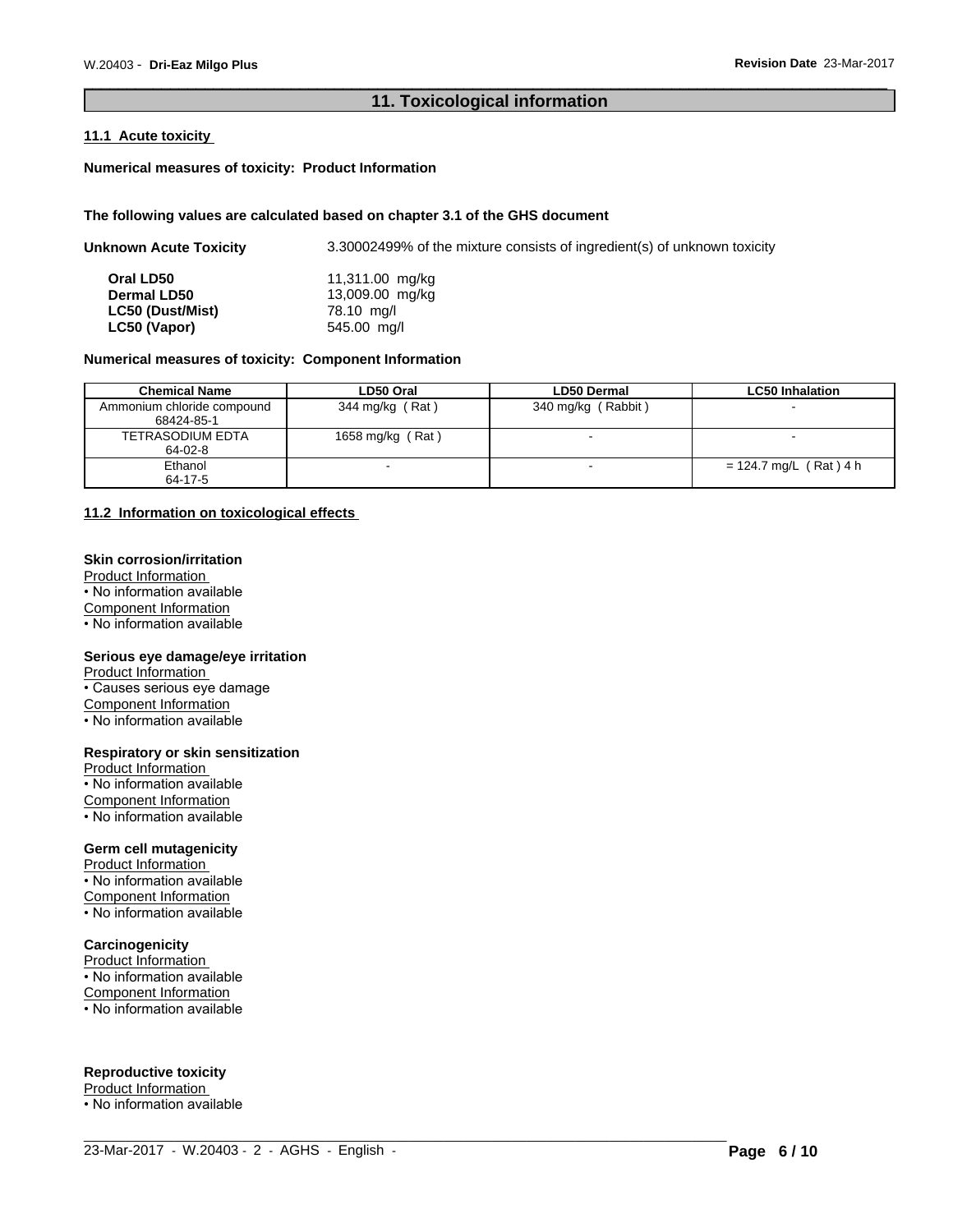Component Information • No information available

**STOT - single exposure** No information available

**STOT - repeated exposure** No information available

#### **Other adverse effects**

Product Information • No information available Component Information • No information available

**Aspiration hazard**

Product Information • No information available Component Information • No information available

# **12. Ecological information**

# **12.1 Toxicity**

**Ecotoxicity No information available** 

8.075 % of the mixture consists of components(s) of unknown hazards to the aquatic environment

# **Ecotoxicity effects**

| <b>Chemical Name</b>        | <b>Toxicity to algae</b>                        | <b>Toxicity to fish</b>                                                                                                                                                             | Toxicity to daphnia and other<br>aquatic invertebrates                                  |
|-----------------------------|-------------------------------------------------|-------------------------------------------------------------------------------------------------------------------------------------------------------------------------------------|-----------------------------------------------------------------------------------------|
| TETRASODIUM EDTA<br>64-02-8 | EC50: 72 h Desmodesmus<br>subspicatus 1.01 mg/L | LC50: 96 h Lepomis macrochirus 41<br>mq/L static LC50: 96 h Pimephales  <br>promelas 59.8 mg/L static                                                                               |                                                                                         |
| Ethanol<br>64-17-5          | -                                               | LC50: 96 h Oncorhynchus mykiss<br>12.0 - 16.0 mL/L static LC50: 96 h<br>Pimephales promelas 100 mg/L<br>static LC50: 96 h Pimephales<br>promelas 13400 - 15100 mg/L<br>flow-through | LC50: 48 h Daphnia magna 9268 -<br>14221 mg/L EC50: 48 h Daphnia<br>magna 2 mg/L Static |

# **12.2 Persistence and degradability**

No information available.

# **12.3 Bioaccumulative potential**

Discharge into the environment must be avoided

| Cham.<br>- -<br>Name      | log Pow    |
|---------------------------|------------|
| ⊤+hanoi                   | ົດ<br>∿.⊽∠ |
| $4 -$<br>-<br>64-′<br>. . |            |

#### **12.4 Mobility in soil**

No information available.

# **12.5 Other adverse effects**

Do not discharge effuent containing this product into lakes, streams, ponds, estuaries, oceans or other water unless in accordance with the requirments of a National Pollutant Discharge Elimination System (NPDES) permit and the permitting authority has been notified in writing prior to the discharge. Do not discharge effuent containing this product to sewer systems withour previously notifying the local sewage treatment plant authority. For guidance, conatct your State water board or Regional office of the EPA.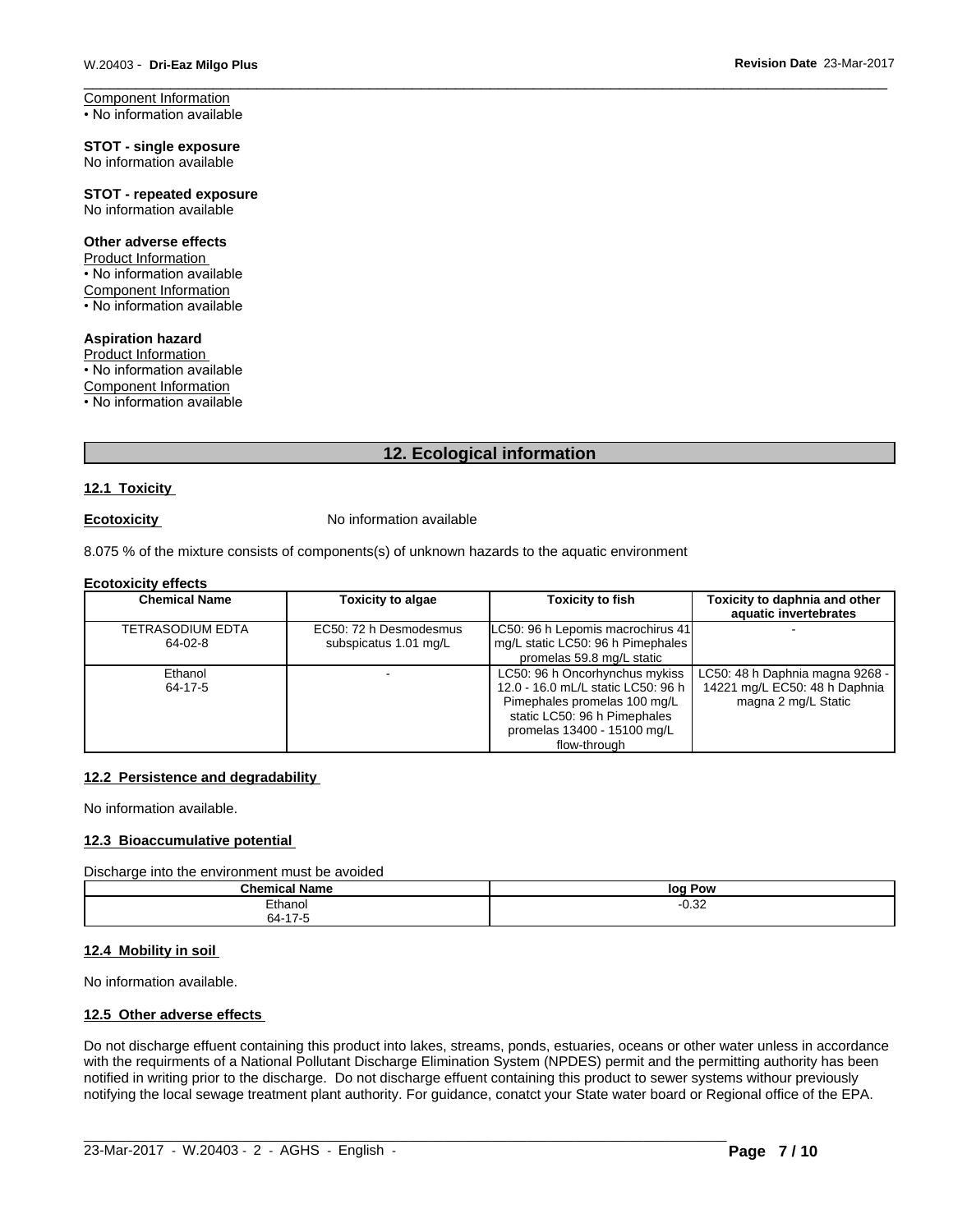# **13. Disposal Considerations**

# **13.1 Waste treatment methods**

Disposal of wastes: Pesticide wastes are acutely hazardous. Improper disposal of excess pesticide, spray mixture, or rinsate is a violation of Federal Law. If these wastes can not be disposed of by use according to label instructions, contact your State Pesticide or Environmental Control Agency, or the Hazardous Waste representative at the nearest EPA Regional Office for guidance. 70385-6 (containers equal to or less than 5 gallons) Container Disposal: Non-refillable container. Do Not reuse or refillthis container. Triple rinse container (or equivalent) promptly after emptying. Triple rinse as follows: empty the remaining contents into application equipment or a mix tank and drain for 10 seconds after the flow begins to drip. Fill the container 1/4 full with water and recap. Shake for 10 seconds. Pour rinsate into application equipment or mix tank or store rinsate for later use or disposal. Drain for 10 seconds after the flow begins to drip. Repeat this procedure two more times. Then offer for recycling if available or puncture and dispose of in sanitary landfill, or by incineration, or, if allowed by state and local authorites, by burning. If burned, stay out of smoke. 70385-6 for container over 5 gallons Container Disposal: Non-refillable container. Do Not reuse or refillthis container. Triple rinse as follows: Empty the remaining contents into application equipment or a mix tank. Fill the container 1/4 full with water. Replace and tighten closures. Tip container on its side and roll it back and forth, ensuring at least one complete revolution, for 30 seconds. Stand the container on its end and tip it back and forth several times. Turn the container over onto its other end and tip it back and forth several times. Empty the rinsate into application equipment or a mix tank or store rinsate for later use or disposal. Repeat this procedure two more times. Then offer for recycling if avaiable or puncture and dispose of in a sanitary landfill, or by incineration, or, if allowed by state and local, by burning. If burned, stay out of smoke. Contaminated packaging: Do not reuse container.

# **14. Transport Information**

| <u>DOT</u>  | Not regulated |
|-------------|---------------|
| <b>MEX</b>  | Not regulated |
| <b>IMDG</b> | Not regulated |
| <b>IATA</b> | Not regulated |

# **15. Regulatory information**

| <b>TSCA</b>          | Complies |
|----------------------|----------|
| <b>DSL</b>           | Complies |
| <b>EINECS/ELINCS</b> | Complies |
| <b>ENCS</b>          |          |
| <b>IECSC</b>         | Complies |
| <b>KECL</b>          | Complies |
| <b>PICCS</b>         | Complies |
| <b>AICS</b>          | Complies |
| <b>NZIOC</b>         |          |

 **TSCA** - United States Toxic Substances Control Act Section 8(b) Inventory

 **DSL** - Canadian Domestic Substances List

**15.1 International Inventories**

 **EINECS/ELINCS** - European Inventory of Existing Chemical Substances/European List of Notified Chemical Substances

 $\_$  ,  $\_$  ,  $\_$  ,  $\_$  ,  $\_$  ,  $\_$  ,  $\_$  ,  $\_$  ,  $\_$  ,  $\_$  ,  $\_$  ,  $\_$  ,  $\_$  ,  $\_$  ,  $\_$  ,  $\_$  ,  $\_$  ,  $\_$  ,  $\_$  ,  $\_$  ,  $\_$  ,  $\_$  ,  $\_$  ,  $\_$  ,  $\_$  ,  $\_$  ,  $\_$  ,  $\_$  ,  $\_$  ,  $\_$  ,  $\_$  ,  $\_$  ,  $\_$  ,  $\_$  ,  $\_$  ,  $\_$  ,  $\_$  ,

 **PICCS** - Philippines Inventory of Chemicals and Chemical Substances

 **ENCS** - Japan Existing and New Chemical Substances

 **IECSC** - China Inventory of Existing Chemical Substances

 **KECL** - Korean Existing and Evaluated Chemical Substances

 **PICCS** - Philippines Inventory of Chemicals and Chemical Substances

 **AICS** - Australian Inventory of Chemical Substances

 **NZIoC** - New Zealand Inventory of Chemicals

# **15.2 U.S. Federal Regulations**

# **SARA 313**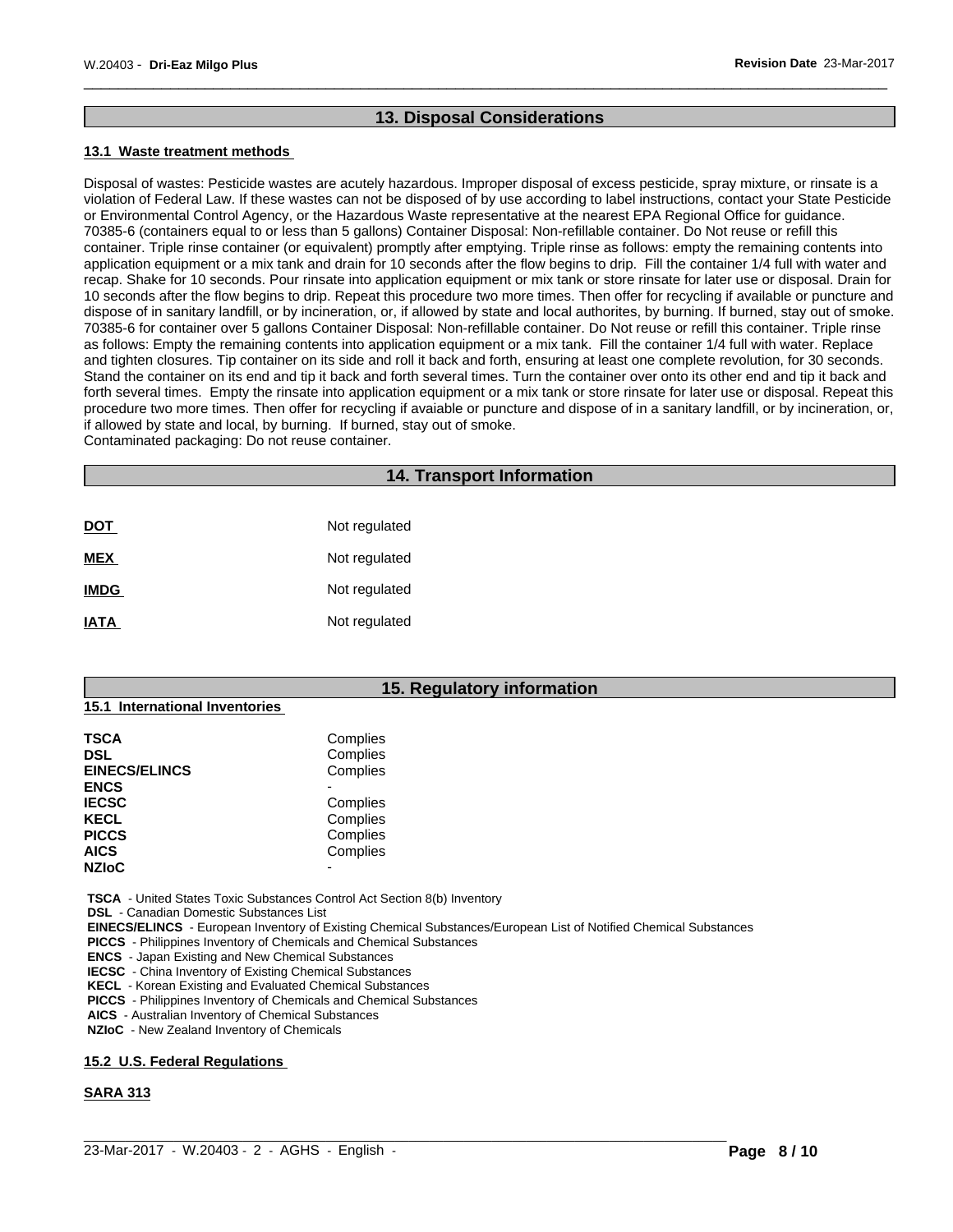Section 313 of Title III of the Superfund Amendments and Reauthorization Act of 1986 (SARA). This product does not contain any chemicals which are subject to the reporting requirements of the Act and Title 40 of the Code of Federal Regulations, Part 372

# **15.3 Pesticide Information**

# **U.S. EPA Pesticide Information**

## **EPA Pesticide Registration Number** 70385-6

#### **EPA Statement**

This chemical is a pesticide product registered by the Environmental Protection Agency and is subject to certain labeling requirements under federal pesticide law. These requirements differ from the classification criteria and hazard information required for safety data sheets, and for workplace labels of non-pesticide chemicals. Following is the hazard information as required on the pesticide label:

#### **EPA Pesticide Label**

DANGER Corrosive. Causes irreversible eye damage and skin burns. Harmful if swallowed or absorbed through the skin. Do not get in eyes, on skin, or on clothing. Wear goggles or face shield, protective clothing and rubber gloves when handling. Wash thoroughly with soap and water after handling. Remove contaminated clothing and wash before reuse.

#### **15.4 U.S. State Regulations**

# **California Proposition 65**

This product contains the following Proposition 65 chemicals:

| <b>Chemical Name</b>      | California Prop. 65 |
|---------------------------|---------------------|
| Ethanol - 64-17-5         | Carcinogen          |
|                           | Developmental       |
| <b>METHANOL - 67-56-1</b> | Developmental       |

| 16. Other information |                        |                       |                          |                                           |  |
|-----------------------|------------------------|-----------------------|--------------------------|-------------------------------------------|--|
| <b>NFPA</b>           | <b>Health Hazard 3</b> | <b>Flammability 0</b> | <b>Instability 0</b>     | <b>Physical and chemical</b><br>hazards - |  |
| <b>HMIS</b>           | <b>Health Hazard 3</b> | <b>Flammability 0</b> | <b>Physical Hazard 0</b> | Personal protection X                     |  |

# **Legend:**

*ACGIH (American Conference of Governmental Industrial Hygienists) Ceiling* (C) *DOT (Department of Transportation) EPA (Environmental Protection Agency) IARC (International Agency for Research on Cancer) International Air Transport Association (IATA) International Maritime Dangerous Goods (IMDG) NIOSH (National Institute for Occupational Safety and Health) NTP (National Toxicology Program) OSHA (Occupational Safety and Health Administration of the US Department of Labor) PEL (Permissible Exposure Limit) Reportable Quantity (RQ) Skin designation* (S\*) *STEL (Short Term Exposure Limit) TLV® (Threshold Limit Value) TWA (time-weighted average)*

**Revision Date** 23-Mar-2017 **Revision Note** No information available **Disclaimer**

The information provided on this SDS is correct to the best of our knowledge, information and belief at the date of its **publication. The information given isdesigned only as a guide for safe handling, use, processing, storage,** transportation, disposal and release and is not to be considered as a warranty or quality specification. The information relates only to the specific material designated and may not be valid for such material used in combination with any other **material or in any process,unless specified in the text.**